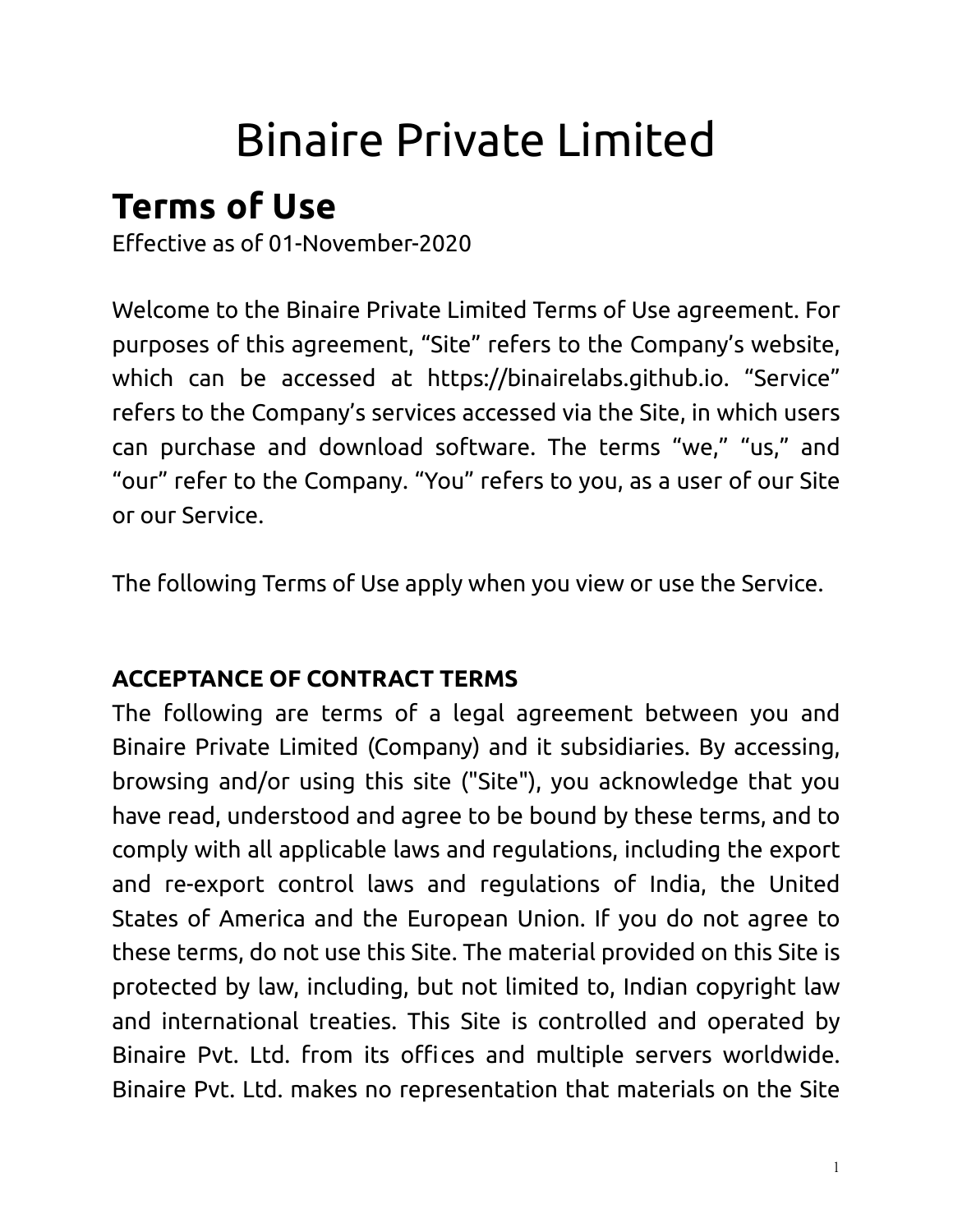are appropriate or available for use in all countries. Access to the materials on this Site from territories where the contents are illegal is prohibited. Those who choose to access this Site from other locations do so on their own initiative and are responsible for compliance with applicable local laws.

# **REGISTRATION; RULES FOR USER CONDUCT AND USE OF THE SERVICE**

You need to be at least 13 years old to register for and use the Service.

If you are a user who signs up for the Service, you will create a personalized account which includes a unique username and a password to access the Service and to receive messages from the Company. You agree to notify us immediately of any unauthorized use of your password and/or account. The Company will not be responsible for any liabilities, losses, or damages arising out of the unauthorized use of your member name, password and/or account.

#### **RESTRICTIONS OF USE**

The copyright in all material provided on this Site is held by Binaire Pvt. Ltd. or by the original creator of the material. Except as stated herein, none of the material may be copied, reproduced, printed, distributed, republished, downloaded, displayed, streamed, posted or transmitted in any form or by any means, including, but not limited to, electronic, mechanical, photocopying, recording or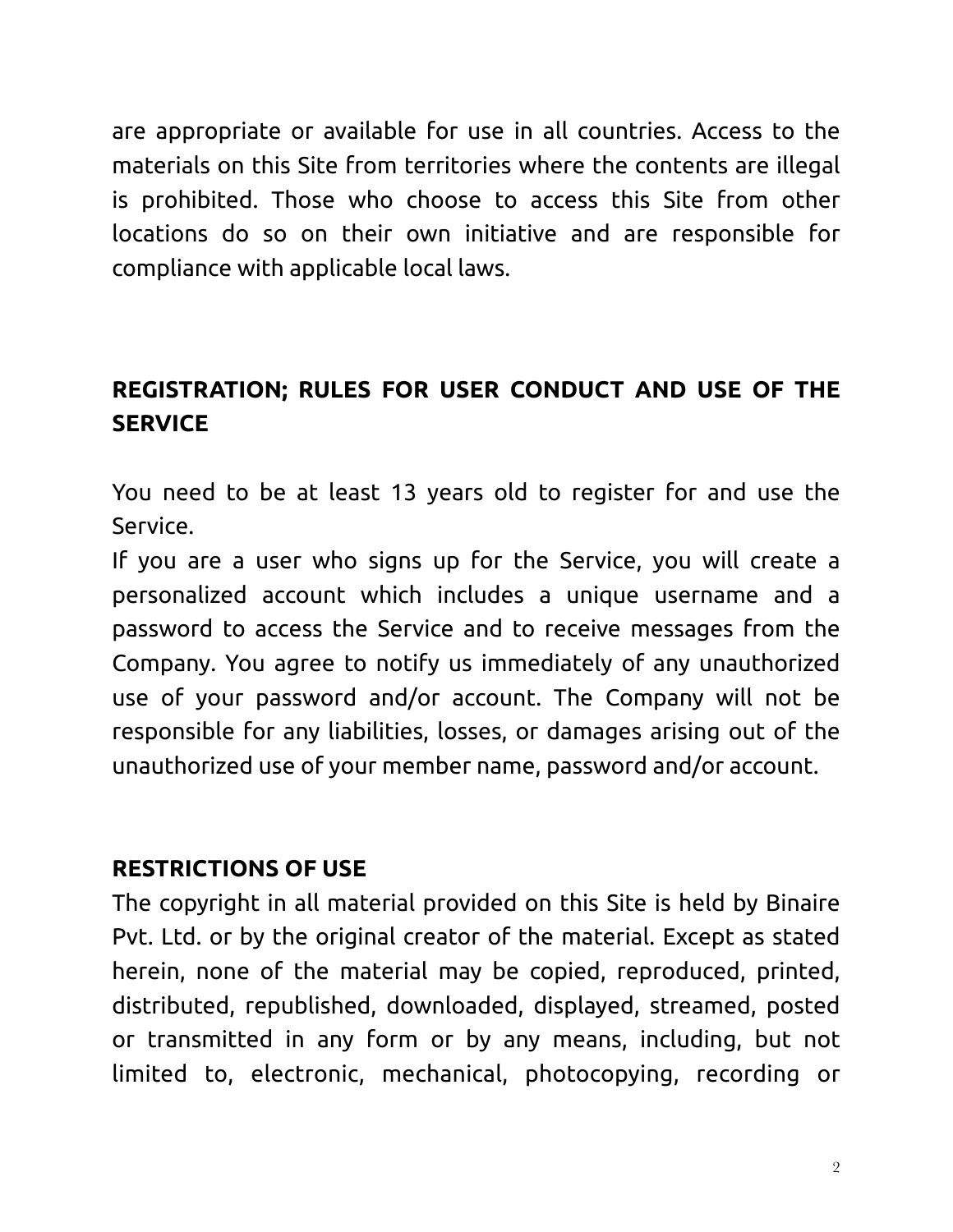otherwise, without the prior written permission of Binaire Pvt. Ltd. or the copyright owner. Permission is granted to display, copy, distribute and download the materials on this Site for personal, noncommercial use only, provided you do not modify the materials and that you retain all copyright and other proprietary notices contained in the materials. This permission terminates automatically if you breach any of these terms or conditions. Upon termination you are obliged to immediately destroy any downloaded and/or printed materials. You also may not, without Binaire Pvt. Ltd. permission, "mirror" any material contained on this Site on any other server. Any unauthorized use of any material contained on this Site may violate copyright laws, trademark laws, the laws of privacy and publicity, and communications regulations and statutes.

#### **TRADEMARKS**

The trademarks, word marks, service marks and logos (the "Trademarks") used and displayed on this Site are registered and unregistered Trademarks of Binaire Pvt. Ltd. and others. Nothing on this Site should be construed as granting, by implication, estoppel, or otherwise, any license or right to use any Trademark displayed on the Site without the written permission of the trademark owner. Binaire Pvt. Ltd. aggressively enforces its intellectual property rights to the fullest extent of the law. The name of Binaire Pvt. Ltd. or the Binaire Pvt. Ltd. logo may not be used in any form, including advertising or public display pertaining to distribution of materials on this Site without prior written permission. Binaire Pvt. Ltd. prohibits use of the Binaire Pvt. Ltd. logo as a "hot" link to any Binaire Pvt. Ltd. site unless written approval to establish such a link is granted in advance by Binaire Pvt. Ltd. Any questions concerning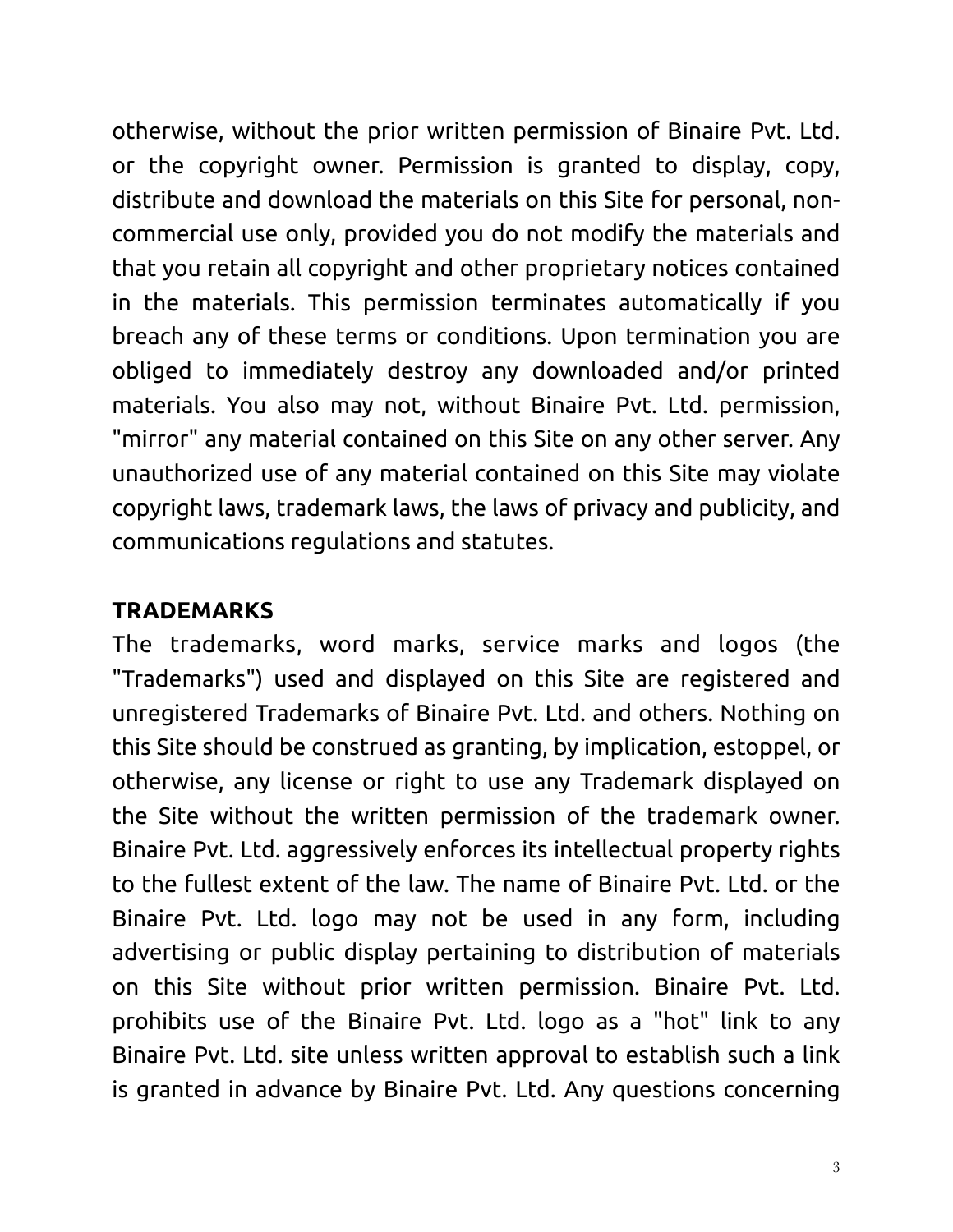the use of Trademarks owned by Binaire Pvt. Ltd. should be referred to Binaire Pvt. Ltd. email address provided on the Site.

#### **COPYRIGHT COMPLAINTS AND COPYRIGHT AGENT**

(a) Termination of Repeat Infringer Accounts. We respect the intellectual property rights of others and requires that the users do the same. Pursuant to Copyright Act, we have adopted and implemented a policy that provides for the termination in appropriate circumstances of users of the Service who are repeat infringers. We may terminate access for participants or users who are found repeatedly to provide or post protected third party content without necessary rights and permissions.

(b) Take-Down Notices. If you are a copyright owner or an agent thereof and believe, in good faith, that any materials provided on the Service infringe upon your copyrights, you may submit a notification by sending the full information in writing to the email address indicated on the contact tab on the website.

(c) Counter-Notices. If you believe that your User Content that has been removed from the Site is not infringing, or that you have the authorization from the copyright owner, the copyright owner's agent, or pursuant to the law, to post and use the content in your User Content, you may send a counter-notice containing the full information to our copyright agent using the contact information set forth above. If a counter-notice is received by our copyright agent, we may send a copy of the counter-notice to the original complaining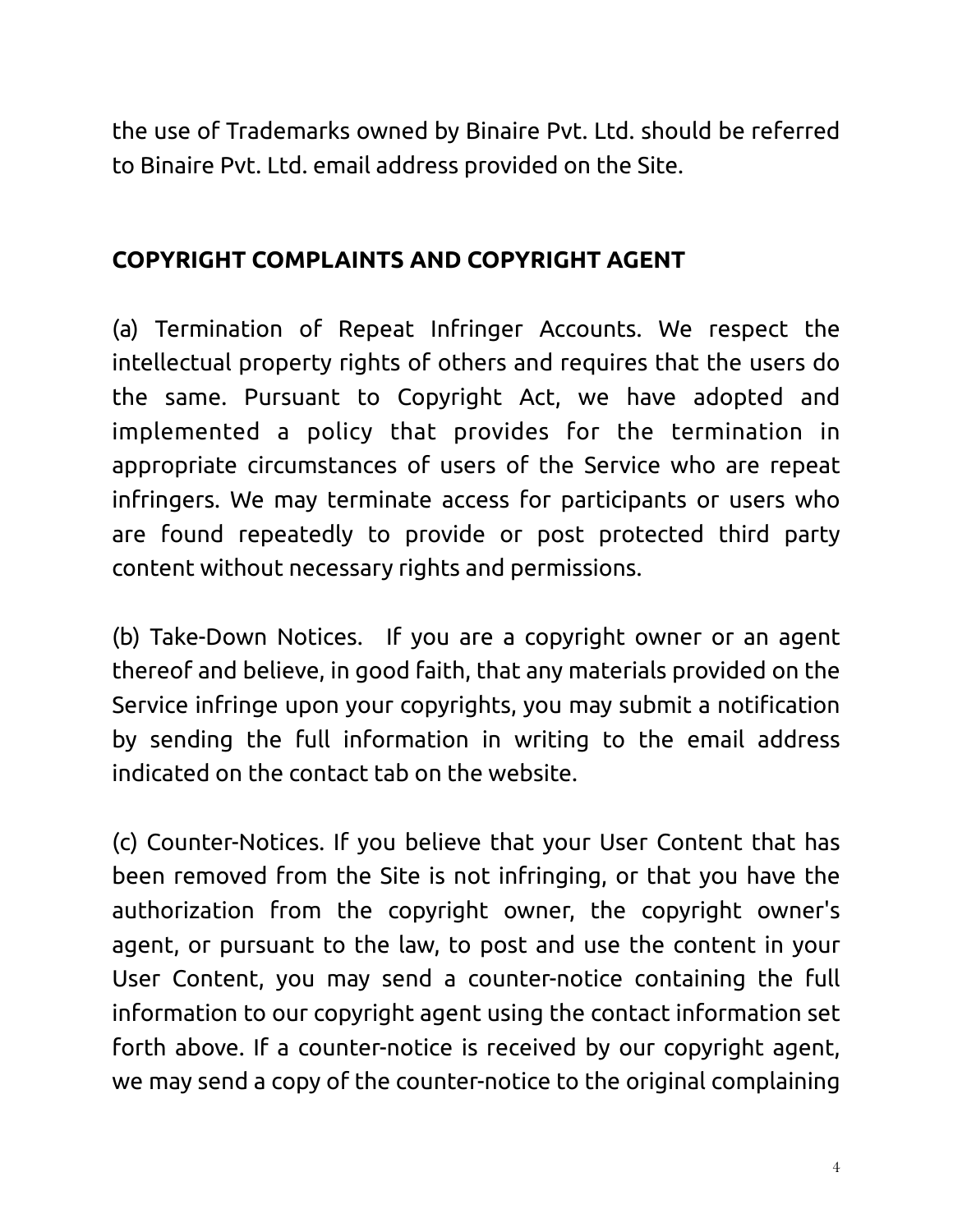party informing such person that it may reinstate the removed content.

#### **DISCLAIMER OF WARRANTY**

THE MATERIALS ON THIS SITE ARE PROVIDED "AS IS" WITHOUT WARRANTIES OF ANY KIND EITHER EXPRESS OR IMPLIED. TO THE FULLEST EXTENT POSSIBLE PURSUANT TO THE APPLICABLE LAW, BINAIRE PVT. LTD. DISCLAIMS ALL WARRANTIES, EXPRESSED OR IMPLIED, INCLUDING, BUT NOT LIMITED TO, IMPLIED WARRANTIES OF MERCHANTABILITY, FITNESS FOR A PARTICULAR PURPOSE, NON-INFRINGEMENT OR OTHER VIOLATION OF RIGHTS. BINAIRE PVT. LTD. DOES NOT WARRANT OR MAKE ANY REPRESENTATIONS REGARDING THE USE, VALIDITY, ACCURACY, OR RELIABILITY OF, OR THE RESULTS OF THE USE OF, OR OTHERWISE RESPECTING, THE MATERIALS ON THIS SITE OR ANY SITES LINKED TO THIS SITE.

## **LIMITATION OF LIABILITY**

UNDER NO CIRCUMSTANCES, INCLUDING, BUT NOT LIMITED TO, NEGLIGENCE, SHALL BINAIRE PVT. LTD. BE LIABLE FOR ANY DIRECT, INDIRECT, SPECIAL, INCIDENTAL OR CONSEQUENTIAL DAMAGES, INCLUDING, BUT NOT LIMITED TO, LOSS OF DATA OR PROFIT, ARISING OUT OF THE USE, OR THE INABILITY TO USE, THE MATERIALS ON THIS SITE, EVEN IF BINAIRE PVT. LTD. OR A BINAIRE PVT. LTD. AUTHORIZED REPRESENTATIVE HAS BEEN ADVISED OF THE POSSIBILITY OF SUCH DAMAGES. IF YOUR USE OF MATERIALS FROM THIS SITE RESULTS IN THE NEED FOR SERVICING, REPAIR OR CORRECTION OF EQUIPMENT OR DATA, YOU ASSUME ANY COSTS THEREOF.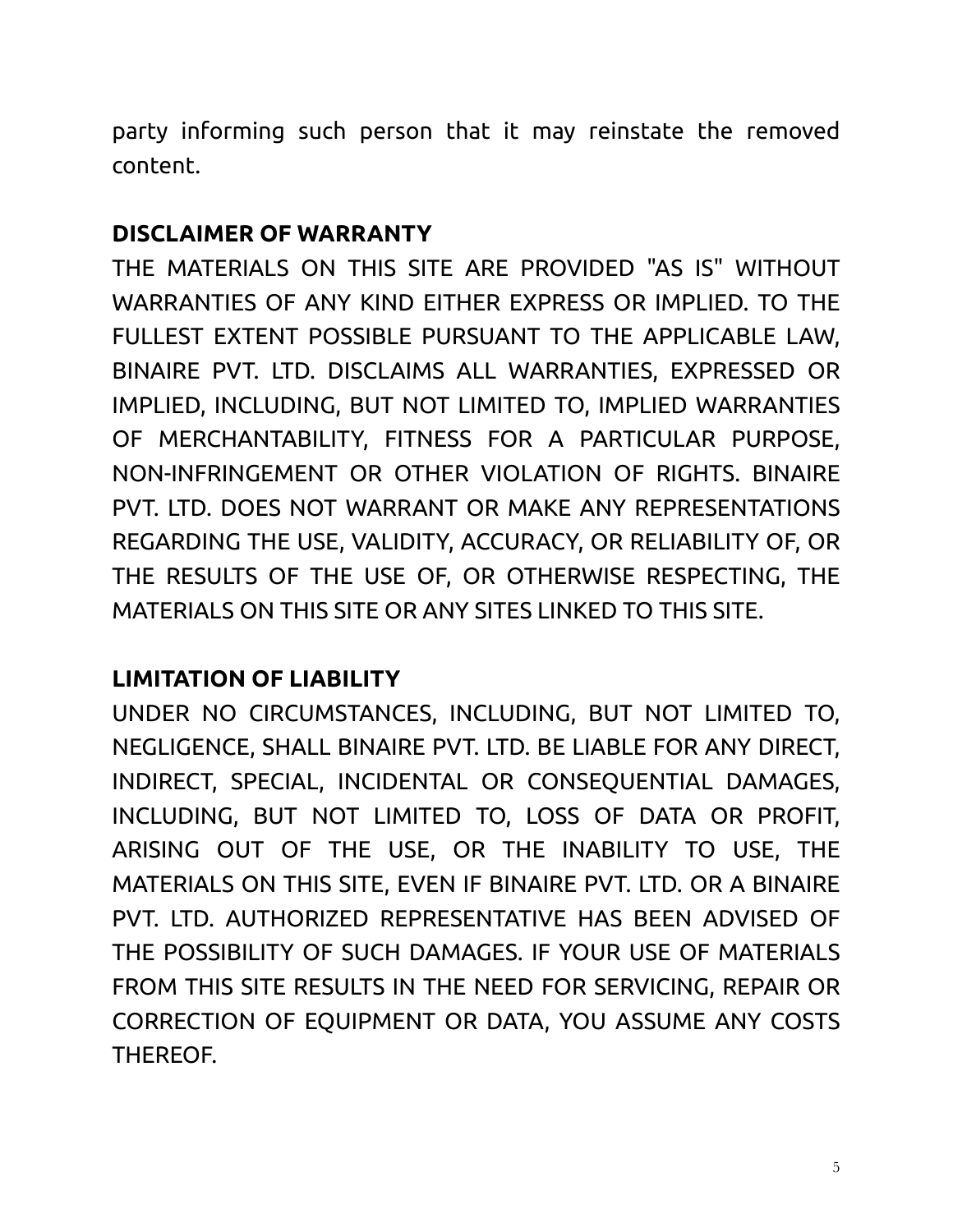## **TRANSMISSIONS**

Any material, information or idea you transmit to or post on this Site by any means will be treated as non-confidential, non-proprietary, royalty-free and may be modified, edited, translated or disseminated world-wide in whole or in part or used by Binaire Pvt. Ltd. or its affiliates for any purpose whatsoever, including, but not limited to, developing, manufacturing and marketing products using any medium, form or technology. You are prohibited from posting or transmitting to or from this Site any unlawful, threatening, libelous, defamatory, obscene, inflammatory, pornographic, profane or any other material that could give rise to any civil or criminal liability under the law.

Though we strive to enforce these Terms of Use, you may be exposed to User Content that is inaccurate or objectionable when you use or access the Site or the Service. We reserve the right, but have no obligation, to monitor the materials posted in the public areas of the Site or the Service or to limit or deny a user's access to the Service or take other appropriate action if a user violates these Terms of Use or engages in any activity that violates the rights of any person or entity or which we deem unlawful, offensive, abusive, harmful or malicious.

## **LINKS TO OTHER SITES AND/OR MATERIALS**

As part of the Service, we may provide you with convenient links to third party website(s) ("Third Party Sites") as well as content or items belonging to or originating from third parties (the "Third Party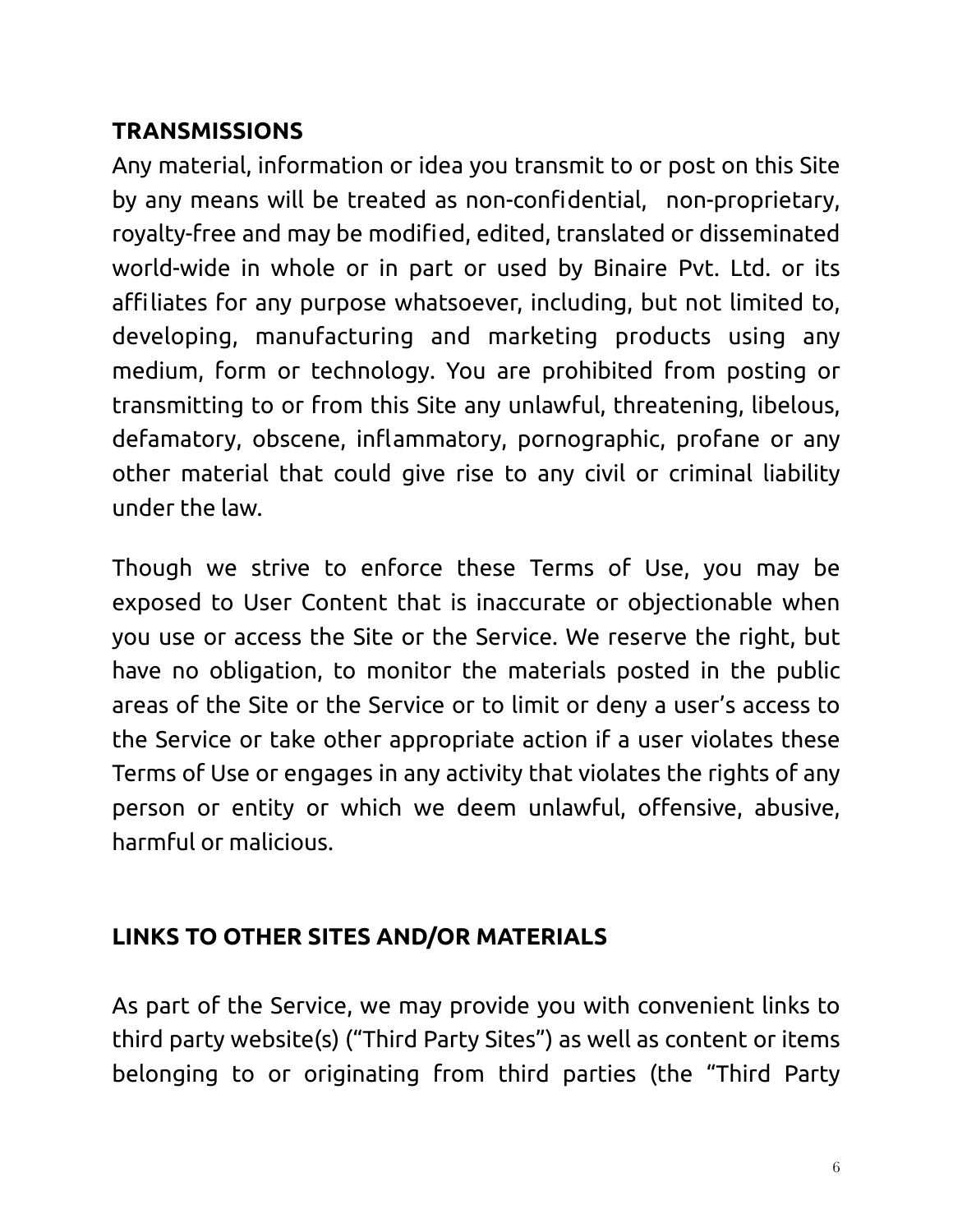Applications, Software or Content"). These links are provided as a courtesy to Service subscribers. We have no control over Third Party Sites or Third Party Applications, Software or Content or the promotions, materials, information, goods or services available on these Third Party Sites or Third Party Applications, Software or Content. Such Third Party Sites and Third Party Applications, Software or Content are not investigated, monitored or checked for accuracy, appropriateness, or completeness, and we are not responsible for any Third Party Sites accessed through the Site or any Third Party Applications, Software or Content posted on, available through or installed from the Site, including the content, accuracy, offensiveness, opinions, reliability, privacy practices or other policies of or contained in the Third Party Sites or the Third Party Applications, Software or Content. Inclusion of, linking to or permitting the use or installation of any Third Party Site or any Third Party Applications, Software or Content does not imply our approval or endorsement. If you decide to leave the Site and access the Third Party Sites or to use or install any Third Party Applications, Software or Content, you do so at your own risk and you should be aware that our terms and policies, including these Terms of Use, no longer govern. You should review the applicable terms and policies, including privacy and data gathering practices, of any Third Party Site to which you navigate from the Site or relating to any applications you use or install from the Third Party Site.

#### **REVISION TO TERMS OF USE**

Binaire Pvt. Ltd. may at any time revise these Terms of Use by updating this posting. By using this Site, you agree to be bound by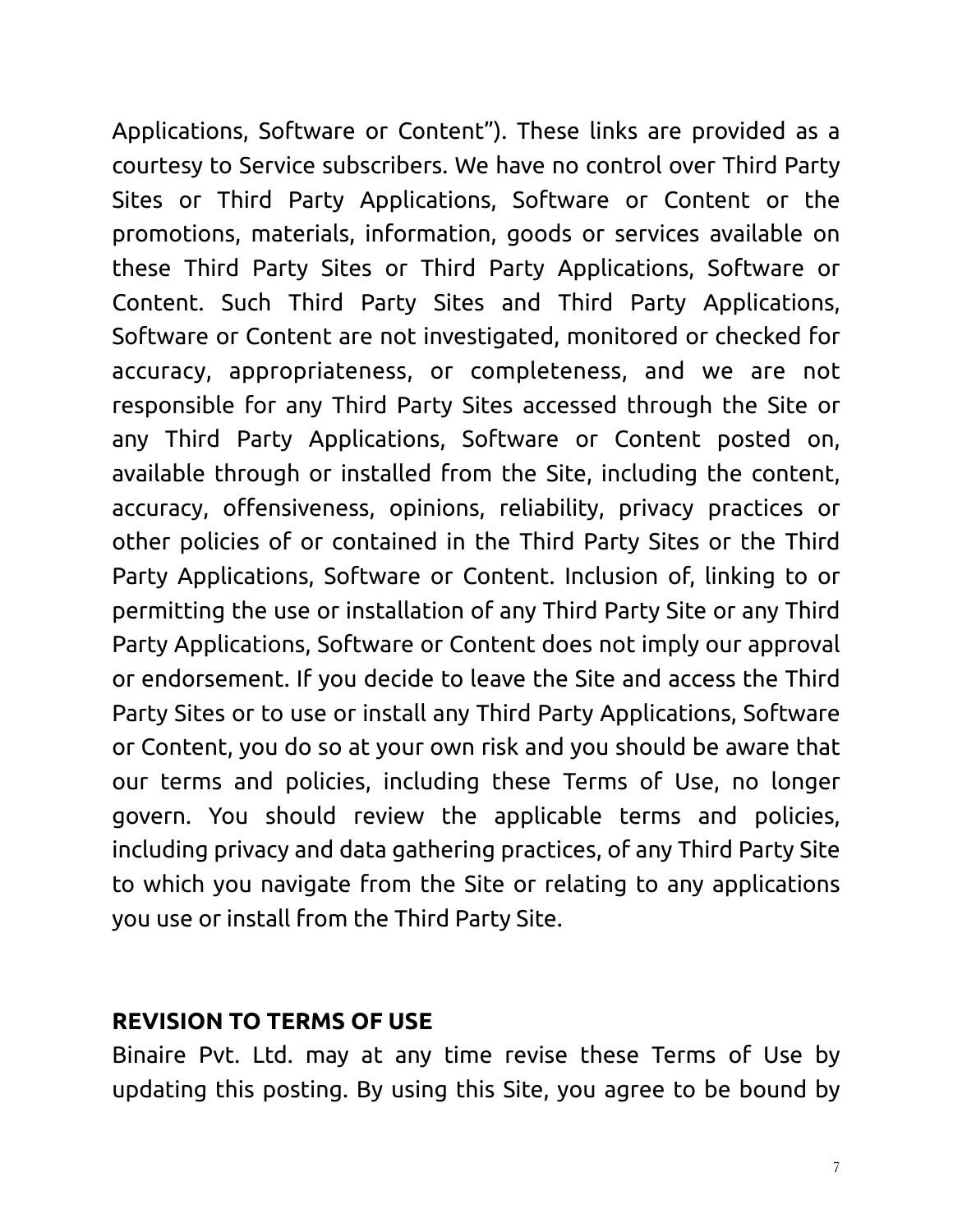any such revisions and should therefore periodically visit this page to determine the then current Terms of Use to which you are bound. Binaire Pvt. Ltd. reserves the right to make modifications, deletions, or additions without prior notice.

# **Analytics**

We use Google Analytics to collect information about visitors' use of our website. Google Analytics collects information such as how often users visit this site, what pages they visit, when they do so, and what other sites they used prior to coming to this site. We use the information we get from Google Analytics only to improve the functionality of our website. We do not combine the information collected through the use of Google Analytics with personally identifiable information. Although Google Analytics plants a permanent cookie on your web browser to identify you as a unique user the next time you visit this site, the cookie cannot be used by anyone but Google. Google's ability to use and share information collected by Google Analytics about your visits to this site is restricted by the [Google Analytics Terms of Use](http://www.google.com/analytics/tos.html) and the [Google](http://www.google.com/privacypolicy.html) [Privacy Policy](http://www.google.com/privacypolicy.html). You can prevent Google Analytics from recognizing you on return visits to this site by [disabling cookies](http://www.usa.gov/optout_instructions.shtml) on your browser.

## **Social Media**

If you share our content through any social media, for example by liking us on Facebook, following or tweeting about us on Twitter, those social networks will record that you have done so and may set a cookie for this purpose.